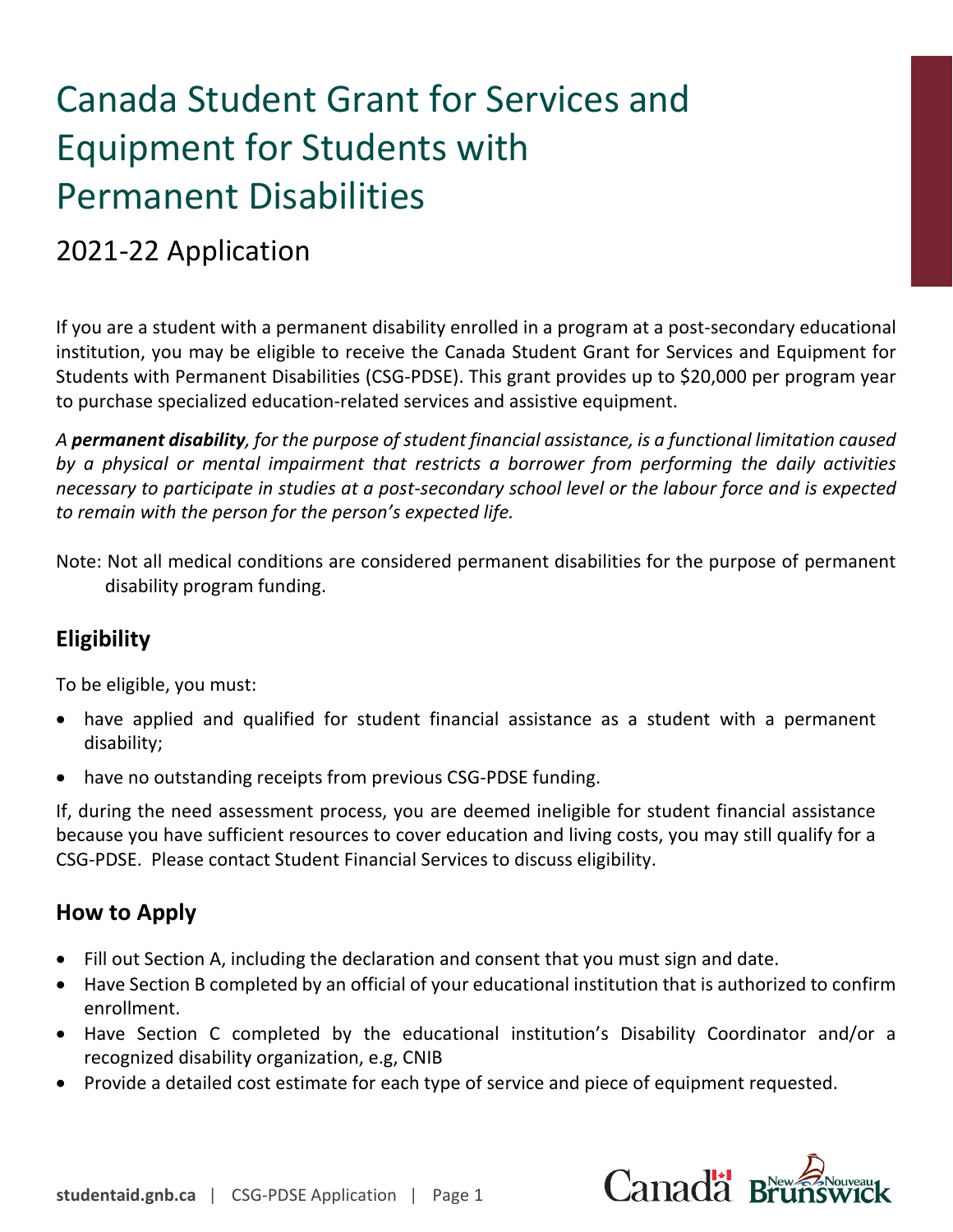## **Deadline to Submit this Application**

The completed form and all supporting documents should be submitted as early as possible; however, all documentation must be received by Student Financial Services no later than six weeks before the end of your study period as funds cannot be released after your period of study end date.

Your application will not be processed until all documentation has been received.

If you are experiencing difficulties in obtaining the required documentation, please contact Student Financial Services at 1-800-667-5626.

Completed forms and supporting documentation can be submitted electronically by visiting [studentaid.gnb.ca](https://www2.gnb.ca/content/gnb/en/departments/post-secondary_education_training_and_labour/Skills/content/FinancialSupport/StudentFinancialServices.html) and selecting *Upload a Document*. All forms and documentation can also be sent by fax or mailed to Student Financial Services.

## **Procedures Upon Approval**

You will have to provide receipts showing that you purchased the items for which you were issued funding and any unused portion of the grant must be repaid. All receipts and repayments must be returned with a Reconciliation Worksheet no later than 30 days after completing or leaving your period of study. Further instructions will be provided once your funding is approved.

### **Contact Information**

### **STUDENT FINANCIAL SERVICES**

| <b>Mailing Address:</b> | <b>Student Financial Services</b><br>Post-Secondary Education, Training and Labour<br>Beaverbrook Building, P.O. Box 6000<br>Fredericton, New Brunswick E3B 5H1 |
|-------------------------|-----------------------------------------------------------------------------------------------------------------------------------------------------------------|
| Fax:                    | 506-444-4333                                                                                                                                                    |
| Telephone:              | 1-800-667-5626<br>506-453-2577                                                                                                                                  |
| Hours:                  | 8:00 a.m. to 7:30 p.m. Monday to Friday<br>9:00 a.m. to 1:00 p.m. Saturday                                                                                      |
| Website:                | studentaid.gnb.ca                                                                                                                                               |

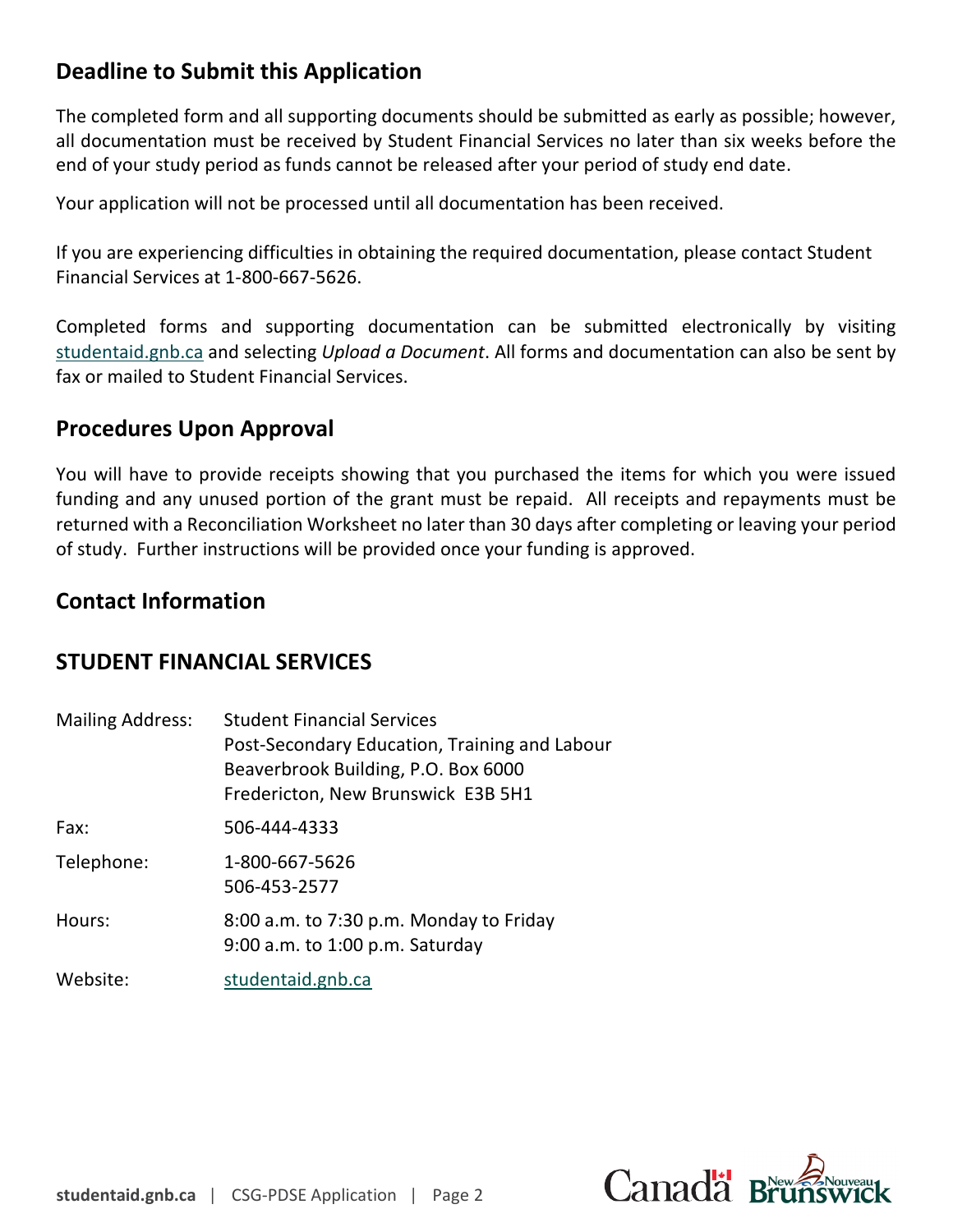## SECTION A – TO BE COMPLETED BY ALL APPLICANTS

| <b>Part 1: Applicant Information</b>                                                                                                                     |                                                                                                                                                               |                |
|----------------------------------------------------------------------------------------------------------------------------------------------------------|---------------------------------------------------------------------------------------------------------------------------------------------------------------|----------------|
|                                                                                                                                                          |                                                                                                                                                               |                |
|                                                                                                                                                          |                                                                                                                                                               |                |
| Legal First Name Legal Last Name                                                                                                                         |                                                                                                                                                               | Middle Initial |
| <b>Mailing Address</b>                                                                                                                                   |                                                                                                                                                               |                |
|                                                                                                                                                          |                                                                                                                                                               |                |
| Province/Territory <b>Country (other than Canada)</b> Postal Code                                                                                        |                                                                                                                                                               |                |
|                                                                                                                                                          |                                                                                                                                                               |                |
|                                                                                                                                                          |                                                                                                                                                               |                |
| <b>Program Information</b>                                                                                                                               |                                                                                                                                                               |                |
| Name of Post-Secondary Educational Institution: ________________________________                                                                         |                                                                                                                                                               |                |
|                                                                                                                                                          |                                                                                                                                                               |                |
|                                                                                                                                                          |                                                                                                                                                               |                |
|                                                                                                                                                          |                                                                                                                                                               |                |
|                                                                                                                                                          |                                                                                                                                                               |                |
| <b>Part 2: Nature of Disability</b>                                                                                                                      |                                                                                                                                                               |                |
| Check $(\checkmark)$ all that apply                                                                                                                      |                                                                                                                                                               |                |
| $\Box$ Learning Disability<br>$\Box$ Mobility/Agility Impairment<br>$\Box$ Visual Impairment<br>$\Box$ Hearing Impairment<br>$\square$ Speech Impairment | $\square$ ADD/ADHD<br>$\square$ Pervasive Developmental Disorder<br>Psychiatric/Psychological<br>$\Box$ Cognitive Impairment<br>$\Box$ Other (please specify) |                |

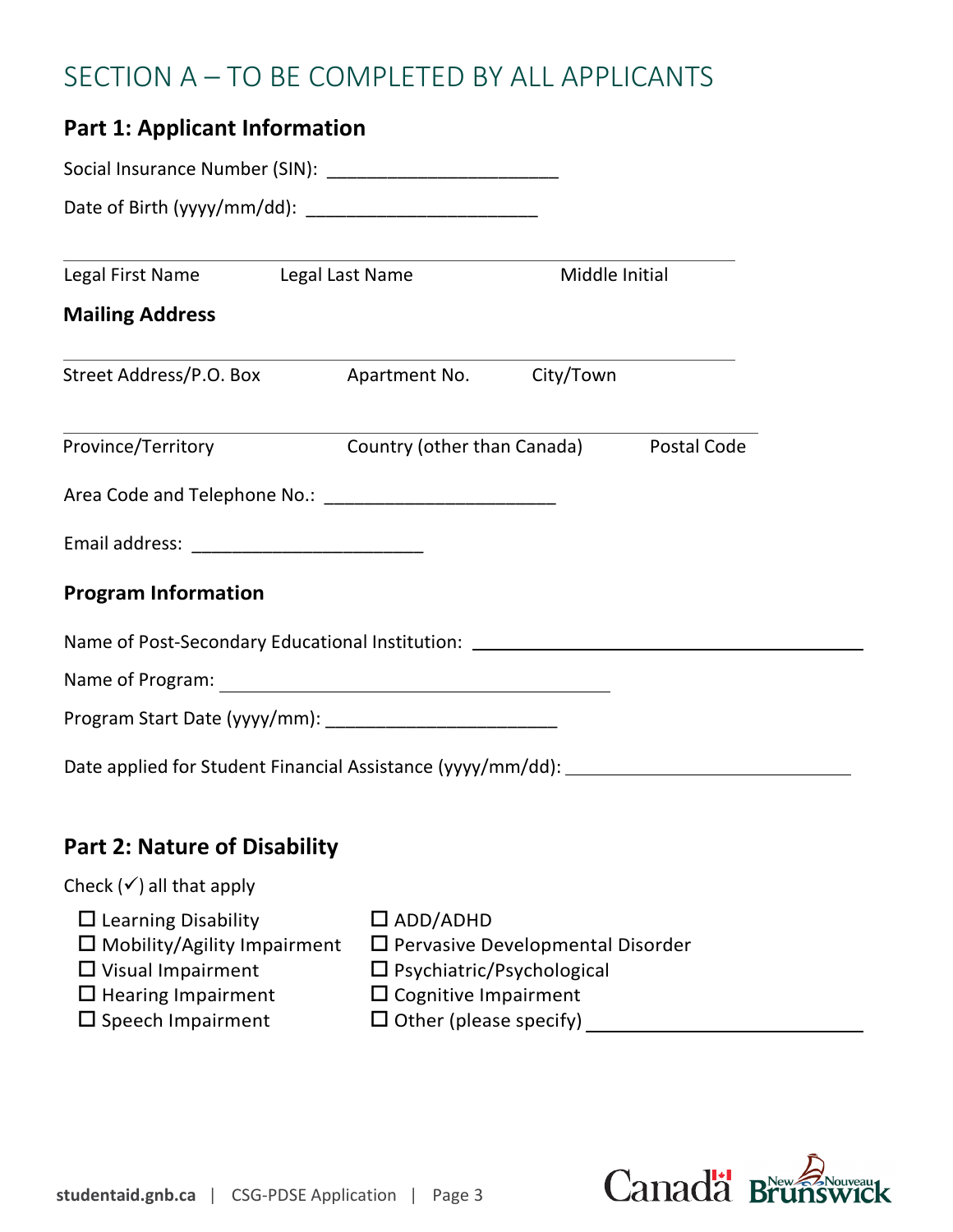## **Part 3: Services and Equipment**

Check  $(v')$  all required services and equipment.

| $\Box$ Note Taker                    | $\Box$ Electronic Magnification System                          |
|--------------------------------------|-----------------------------------------------------------------|
| $\Box$ Specialized Tutor             | $\Box$ FM System                                                |
| $\Box$ Reader                        | $\Box$ Noise Cancelling Headphones                              |
| $\Box$ Transcriptionist              | $\Box$ Digital Voice Recorder / Smartpen                        |
| $\Box$ Interpreter                   | $\square$ Computer Package (laptop/desktop)                     |
| $\Box$ Educational attendant care    | $\Box$ Tablet                                                   |
| $\Box$ Behavioral Interventionist    | $\Box$ Alternative formats (braille print, e-text, larger font) |
| $\Box$ Academic strategy sessions    | □ Software (specify) <u>_____________________</u>               |
| $\square$ Specialized Transportation |                                                                 |
|                                      |                                                                 |

#### **Reimbursement of the psychoeducational assessment**

If you are requesting reimbursement for a recently completed psychoeducational assessment, please complete the following:

Date of Assessment (yyyy/mm/dd):

Assessment Cost for Reimbursement: \$

Note:

- The assessment must have been completed within six months of the date of the application.
- The assessment must clearly indicate a diagnosis of a learning disability and describe barriers / limitations which may impact your participation in post-secondary.
- An official receipt for the psychoeducational assessment is required.
- Reimbursement is for 75% of the cost of one diagnostic assessment confirming the diagnosis of a learning disability, up to a maximum of \$1,700.
- Reimbursement will not be provided for any portion of the cost that was paid for or reimbursed by another person or a private insurance plan.

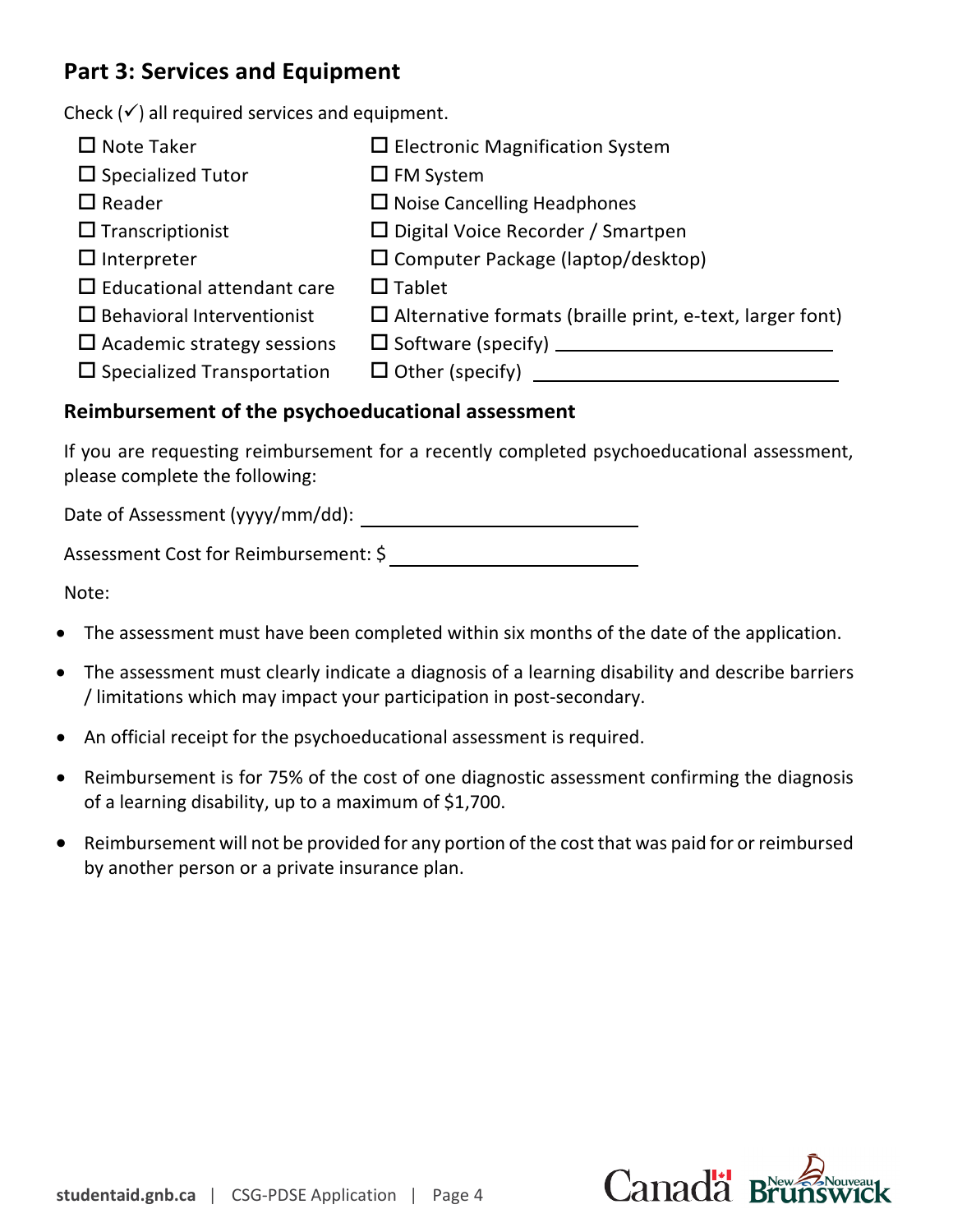## **Part 4: Applicant's Declaration and Consent**

#### **To be completed by all applicants.**

I require CSG-PDSE funding for the cost of the disability-related services and/or equipment identified on this application, and I will not receive financial assistance from any other source to cover these costs.

I understand that I must use the CSG-PDSE I receive for the equipment and/or services identified on this application and that I cannot substitute for any other equipment and/or services not identified on this application.

I agree that I will submit a completed *Reconciliation Worksheet* and provide receipts for equipment and services no later than 30 days after completing or leaving my period of study.

I agree that if I do not submit receipts, I will repay, by money order or certified cheque made payable to the Minister of Finance, all funds that I have not used for the study period identified on this application. I understand that failure to do so may result in being restricted from receiving CSG-PDSE funding.

I understand that I may be required to repay all or part of the CSG-PDSE funds if the information and any supporting documentation I provide in connection with this application is found to be inaccurate or if any information I provide changes, including my study period and/or my course load.

I understand that information I provide related to my student financial assistance applications will be verified and audited and any change resulting from verification and audit may affect my eligibility for and the amount of CSG-PDSE funds provided to me, and that I may be required to repay all or a part of the CSG-PDSE funds.

I declare that the information provided on this application is accurate and complete, to the best of my knowledge. I understand that it is an offence to make a false or misleading statement.

I agree to promptly notify the Department of Post-Secondary Education, Training and Labour in writing of changes to any information I have provided, including but not limited to my disability and the services and equipment I need, address, educational institution, and course load, as they occur.

#### INFORMATION CONSENT

Personal information is collected and used for the administration of the Canada Student Financial Assistance Program under the authority of the *Canada Student Financial Assistance Act* (CSFAA) and the *Canada Student Loans Act* (CSLA). Information about you under the control of Canada will be administered in accordance with the *Privacy Act* (Canada).

**THIS IS A TWO PAGE DECLARATION AND CONSENT**  PLEASE INITIAL TO ACKNOWLEDGE THAT YOU HAVE READ THIS FIRST PAGE

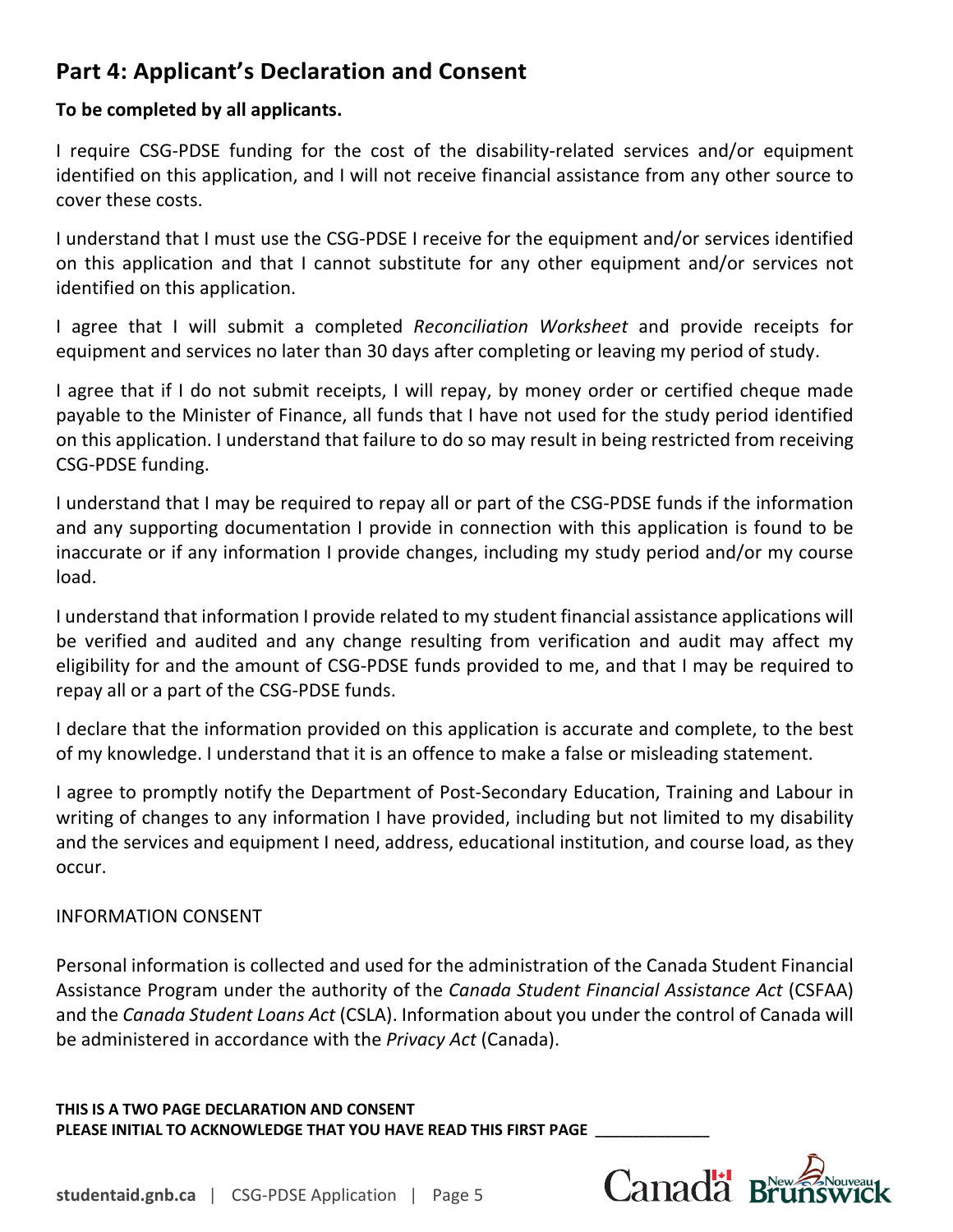Under the authority of the *Post-Secondary Student Financial Assistance Act*, 2007, c.P-9.315, the Department collects, accesses, uses, discloses and protects information provided by you in accordance with section 46(1) of the *Right to Information and Protection of Privacy Act*, SNB 2009, c. R-10.6 (RTIPPA); section 37(1) of the Personal Health Information Protection and Access Act, SNB 2009, c. P-7.05 (PHIPAA); and the Department's *Document and Record Management Policy* for the purposes of administrating programs and services.

I consent to the Department collecting only as much personal information as is reasonably necessary and using my information for the following purposes:

- processing my application for student financial assistance;
- determining and verifying my eligibility for student financial assistance;
- administering any student financial assistance provided to me, including the repayment and collection thereof;
- conducting research and evaluation of the Student Financial Assistance Program(s);
- carrying out their powers and duties in accordance with the *Post-Secondary Student Financial Assistance Act* and the regulations thereunder;
- the administration and enforcement of the *Post-Secondary Student Financial Assistance Act* and the regulations thereunder;
- confirming the accuracy of my identification in the context of my application for federal and provincial student financial assistance.

I understand that in order to accomplish these purposes, my information may need to be shared. I hereby consent to the Department exchanging any personal information about me collected in relation to my application for financial assistance, with any department of the Province of New Brunswick, the government of any other province or territory of Canada, the Government of Canada, service provider(s), educational institution(s), financial institution(s), and other agencies and persons.

I understand that I can cancel my consent in writing at any time and in doing so I understand that I will no longer be able to participate in the program because of its administrative requirements and the requirements established by the *Canada-New Brunswick Student Loan Program Integration Agreement* and in accordance with the RTIPPA.

If you have any questions regarding how your personal information is collected or used, you may contact the Program Liaison and Quality Assurance Manager at 506-453-2713.

*I have read the above information in its entirety. I acknowledge that this authorization is valid for the duration of the program(s) or service(s) and the monitoring associated with it.*

**X \_\_\_\_\_\_\_\_\_\_\_\_\_\_\_\_\_\_\_\_\_\_\_\_\_\_\_\_\_\_\_\_\_\_\_\_\_\_\_\_\_\_\_\_\_\_\_\_\_** 

Signature of Applicant Date Controller and Date Date Date

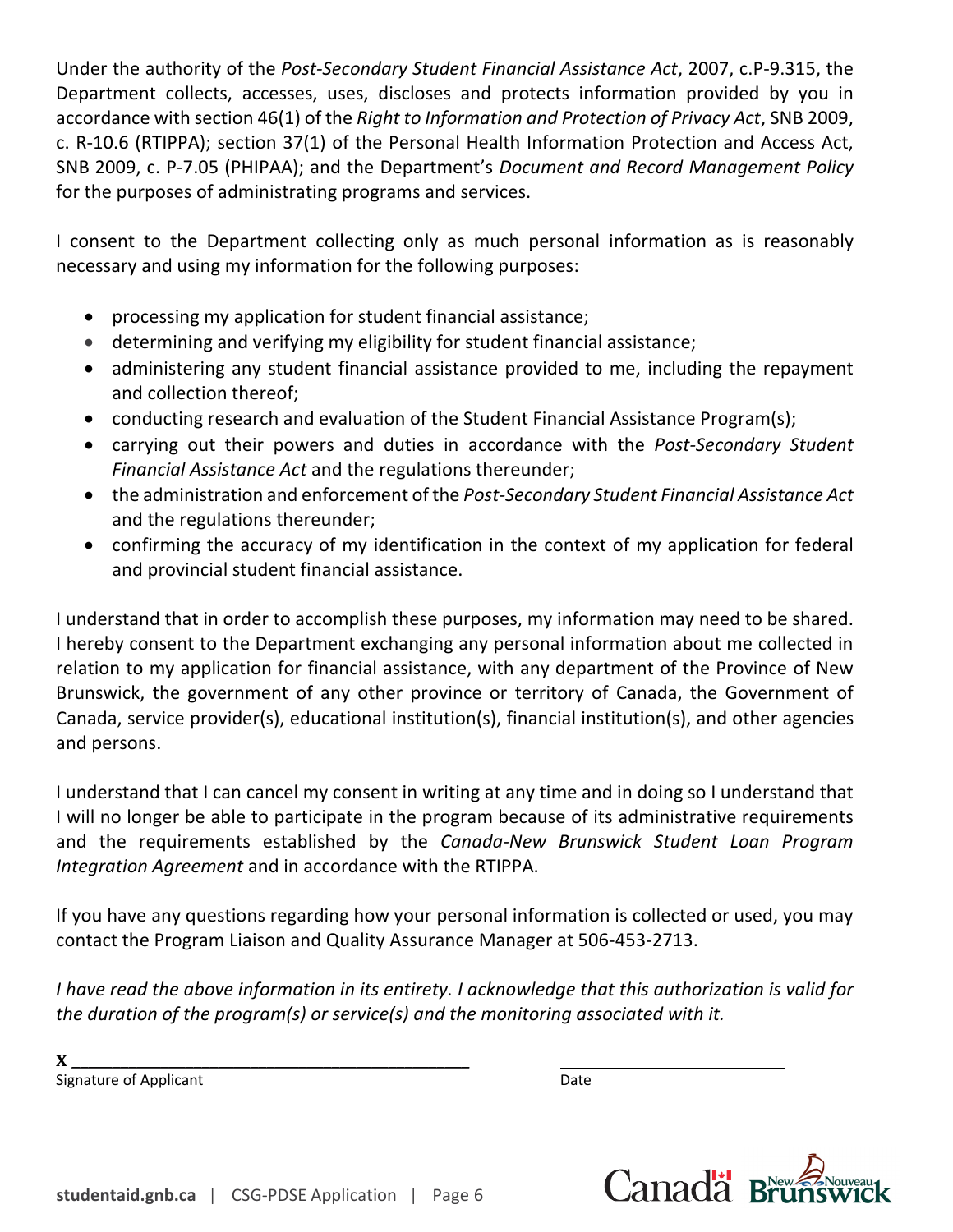## SECTION B – CONFIRMATION OF ENROLLMENT

#### **To be completed by an official of the educational institution.**

| This form is to confirm that the above-named student is enrolled as a full-time or part-time student at<br>this educational institution in an approved program of studies.                                                                                                                                                      |                   |
|---------------------------------------------------------------------------------------------------------------------------------------------------------------------------------------------------------------------------------------------------------------------------------------------------------------------------------|-------------------|
|                                                                                                                                                                                                                                                                                                                                 |                   |
|                                                                                                                                                                                                                                                                                                                                 |                   |
|                                                                                                                                                                                                                                                                                                                                 |                   |
|                                                                                                                                                                                                                                                                                                                                 |                   |
| Indicate the delivery method of the student's program of studies for the 2021-2022 loan year:                                                                                                                                                                                                                                   |                   |
| $\Box$ In person $\Box$ Online $\Box$ combination of in person and online                                                                                                                                                                                                                                                       |                   |
| $\mathsf X$ and $\mathsf X$ and $\mathsf X$ are $\mathsf X$ and $\mathsf X$ are $\mathsf X$ and $\mathsf X$ are $\mathsf X$ and $\mathsf X$ are $\mathsf X$ and $\mathsf X$ are $\mathsf X$ and $\mathsf X$ are $\mathsf X$ and $\mathsf X$ are $\mathsf X$ and $\mathsf X$ are $\mathsf X$ and $\mathsf X$ are $\mathsf X$ and |                   |
| Signature of Institutional Official                                                                                                                                                                                                                                                                                             | Date (yyyy/mm/dd) |

Note:

- Confirmation of Enrollment may be completed as soon as the student's program registration is confirmed.
- This form must only be signed by an institution official authorized to confirm enrollment.

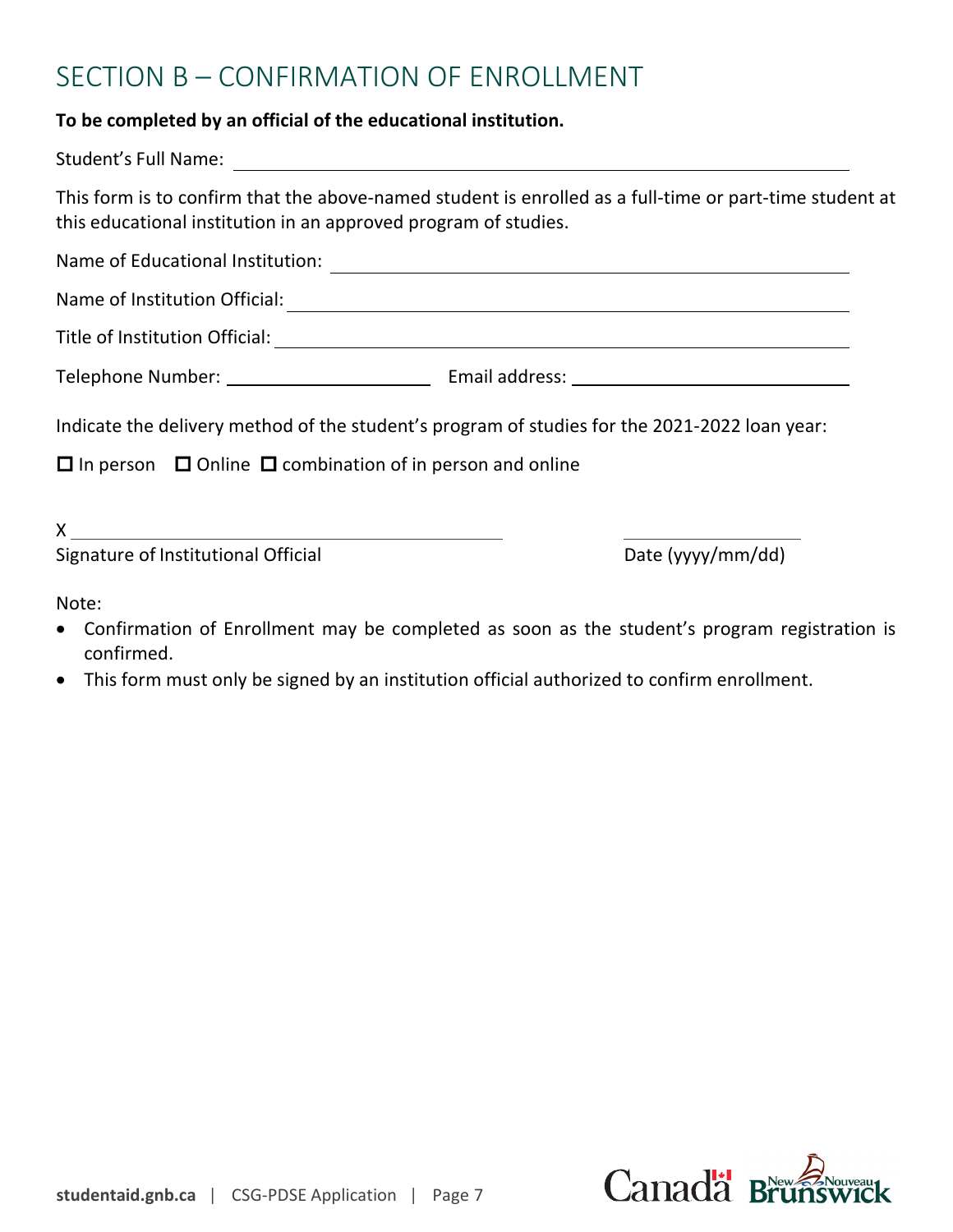## SECTION C – CONFIRMATION OF NEED

#### **To be completed by the educational institution's Disability Coordinator and/or a recognized disability organization, e.g, CNIB.**

| Student's Full Name:             |  |
|----------------------------------|--|
| Name of Educational Institution: |  |
| Nature of Disability:            |  |

#### **Service Request**

Provide details for each requested service and attach one estimate for each type of service.

Amount(s) requested should conform to the standard costs and frequency of entitlement as outlined in the Permanent Disability Programs Administration Manual.

| Service<br>Requested<br>(i.e. tutor,<br>note taker) | Course Name /<br><b>Course Code</b> | <b>Course Start</b><br><b>Date</b><br>(yyyy/mm/dd) | <b>Course End</b><br><b>Date</b><br>(yyyy/mm/dd) | # Hours<br>per<br>week | # of<br>Weeks of<br>Service* | \$<br>Hourly<br>Rate | <b>Amount</b><br>Requested |
|-----------------------------------------------------|-------------------------------------|----------------------------------------------------|--------------------------------------------------|------------------------|------------------------------|----------------------|----------------------------|
|                                                     |                                     |                                                    |                                                  |                        |                              |                      | \$                         |
|                                                     |                                     |                                                    |                                                  |                        |                              |                      | \$                         |
|                                                     |                                     |                                                    |                                                  |                        |                              |                      | \$                         |
|                                                     |                                     |                                                    |                                                  |                        |                              |                      | \$                         |
|                                                     |                                     |                                                    |                                                  |                        |                              |                      | \$                         |
|                                                     |                                     |                                                    |                                                  |                        |                              |                      | \$                         |
|                                                     |                                     |                                                    |                                                  |                        |                              |                      | \$                         |
|                                                     |                                     |                                                    |                                                  |                        |                              |                      | \$                         |
|                                                     |                                     |                                                    |                                                  |                        |                              |                      | \$                         |
|                                                     |                                     |                                                    |                                                  |                        |                              |                      | \$                         |
|                                                     |                                     |                                                    |                                                  |                        |                              |                      | \$                         |
|                                                     |                                     |                                                    |                                                  |                        |                              |                      | \$                         |
|                                                     |                                     |                                                    |                                                  |                        |                              |                      | \$                         |
|                                                     |                                     |                                                    |                                                  |                        |                              |                      | \$                         |
| <b>Service Total</b>                                |                                     |                                                    |                                                  | \$                     |                              |                      |                            |

*\* The number of weeks cannot exceed the actual weeks of study.*

If more space is required, please attach an extra sheet of paper to this form.

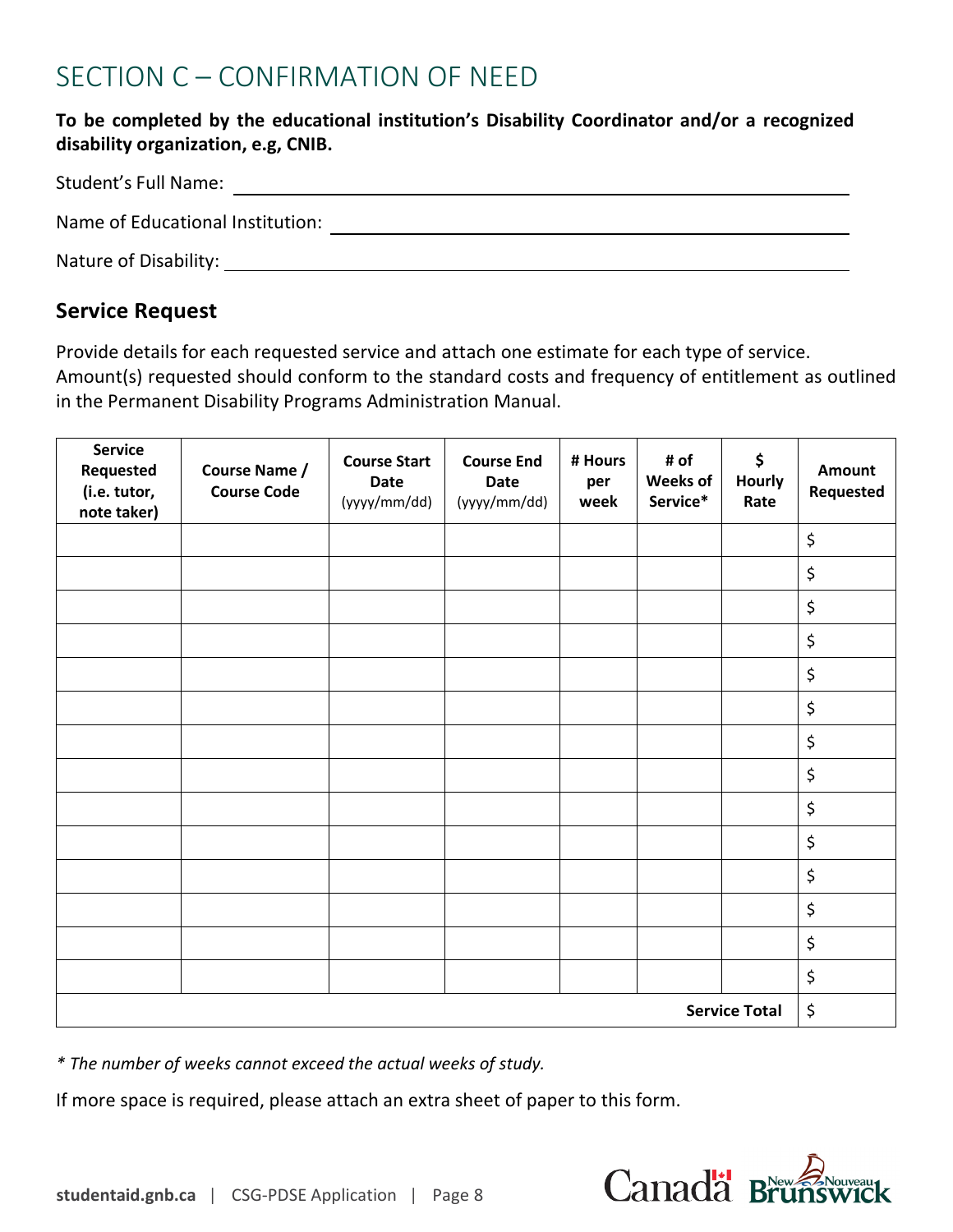## **Equipment Request**

Provide a list of all required equipment, assistive software, and technical aids and the cost (including tax and shipping if applicable). Amount(s) requested should conform to the standard costs and frequency of entitlement as outlined in the Permanent Disability Administration Manual. Each item must be listed separately.

| <b>Equipment</b><br>Attach one estimate/quote for each requested item. | <b>Amount</b><br>Requested |
|------------------------------------------------------------------------|----------------------------|
|                                                                        | \$                         |
|                                                                        | \$                         |
|                                                                        | \$                         |
|                                                                        | \$                         |
|                                                                        | \$                         |
|                                                                        | \$                         |
|                                                                        | \$                         |
| <b>Equipment Total</b>                                                 | \$                         |

If more space is required, please attach an extra sheet of paper to this form.

### **Summary of Services and Equipment Request**

| Service Total          |                        |  |
|------------------------|------------------------|--|
| <b>Equipment Total</b> |                        |  |
|                        | <b>TOTAL REQUESTED</b> |  |